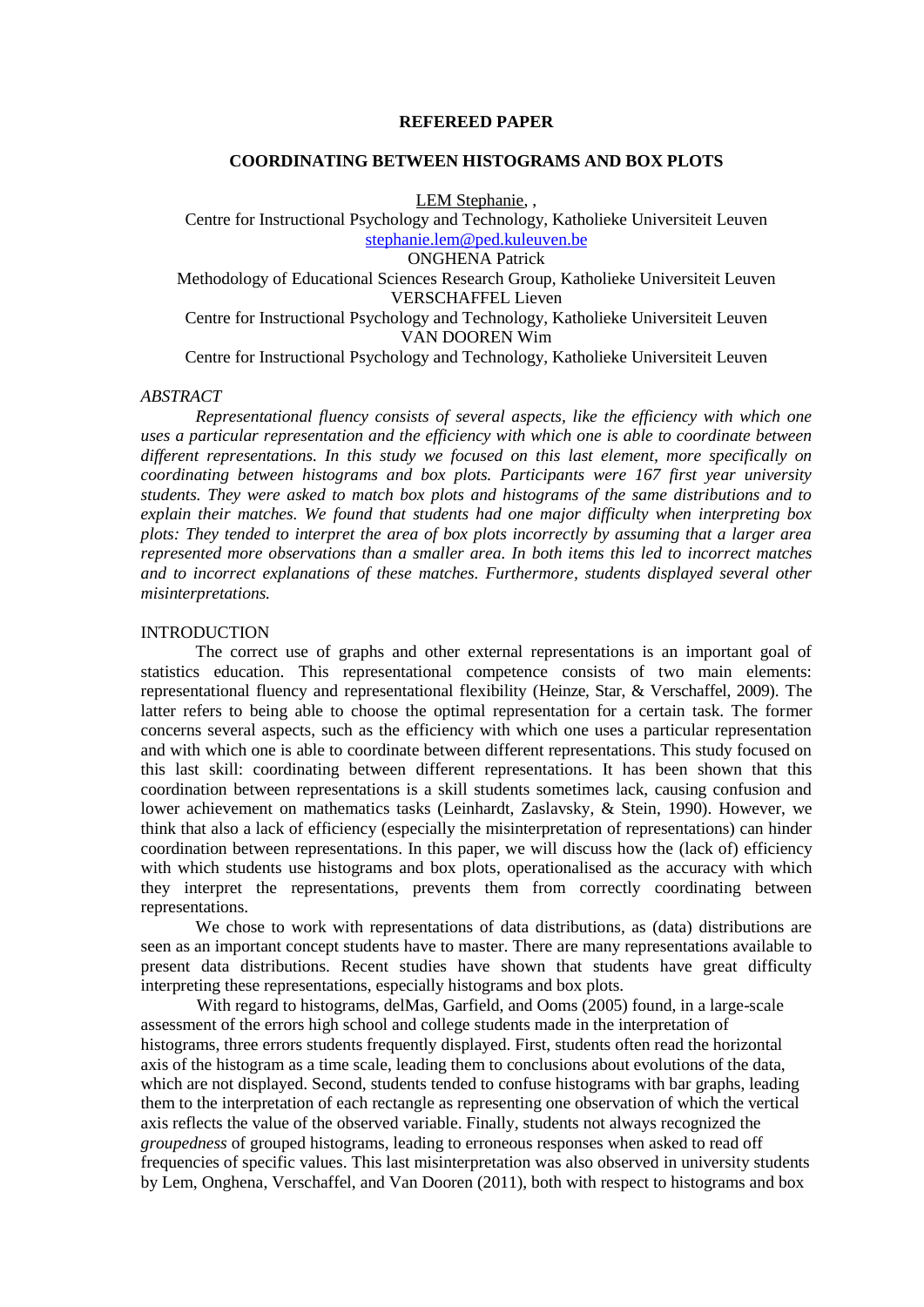plots. Watson and Moritz (1998) found that many students in grade 3 to 9 compared the frequency or height of the modes of two histograms when trying to compare the means of these histograms, which was also found in university students by Lem, Onghena, Verschaffel, and Van Dooren (2010) and Lem et al. (2011). Meletiou and Lee (2002) found that students in an introductory statistics course, when asked to compare the variation of two histograms, tended to interpret the height differences between the different rectangles of the histograms as representing the variation. This same misinterpretation was found by Cooper and Shore (2008) and by Lem et al. (2010).

Regarding box plots, Bakker, Biehler, and Konold (2004) found that students in seventh and eighth grade of secondary school tended to interpret the area in box plots as reflecting the frequency or proportion of observations. Variations of the box plot exist in which the area of the box is proportional to another variable, but in the standard box plot the area only reflects density. Bakker et al. (2004) observed that this reflection of density instead of frequency or proportion makes box plots very different from histograms and bar graphs. Lem et al. (2010; 2011) found the same misinterpretation in first year university students.

In this study we investigated how the interpretation difficulties of histograms and box plots as reported in the literature may prevent students from correctly coordinating between histograms and box plots.

#### **METHOD**

Participants were 167 first year university students (158 female, 9 male) of Educational Sciences at the Katholieke Universiteit Leuven, Belgium. In return for their participation they received course credit. Prior to their participation, all participants had taken the same introductory statistics course, covering descriptive statistics, graphical representations, and distribution.

The here presented items were part of a larger paper-and-pencil test on external representations for data distributions. All items in the test were constructed based on a pilot study. In both items, students were asked to match box plots and histograms representing the same data distribution. In the first item, students were asked to match a histogram of a skewed data distribution to its corresponding box plot, while in the second item, students were asked to match histograms of symmetric data distributions with different variation to their corresponding box plots. Besides giving the matches, we also asked the students to explain how they found the matching representations. The exact items will be presented with their respective results in the results section.

The analysis of students' explanations of their reasoning was done by the first author. Based on the misinterpretations students displayed in the pilot study, an initial coding scheme was constructed. During the coding, some other misinterpretations came up, which were then included in the coding scheme. For each explanation, we coded which misinterpretation(s) was present. Only the explanations for the incorrect matches were coded.

# RESULTS

## *ITEM 1*

In this first item, students were asked to link one of two box plots to the shown histogram (Figure 1). Both box plots were exactly each other's opposites, box plot A being the box plot representing the same data as the histogram. No scale was presented on the axes in order to prevent students from trying to compare some measure of center. Because of the large area in the left side of box plot B, we expected that students might think this represented the high peak on the left side of the histogram. This reasoning, larger area stands for more observations, holds for histograms, but not for box plots. This because box plots, as opposed to histograms, present densities and not frequency or proportion (Bakker et al., 2004).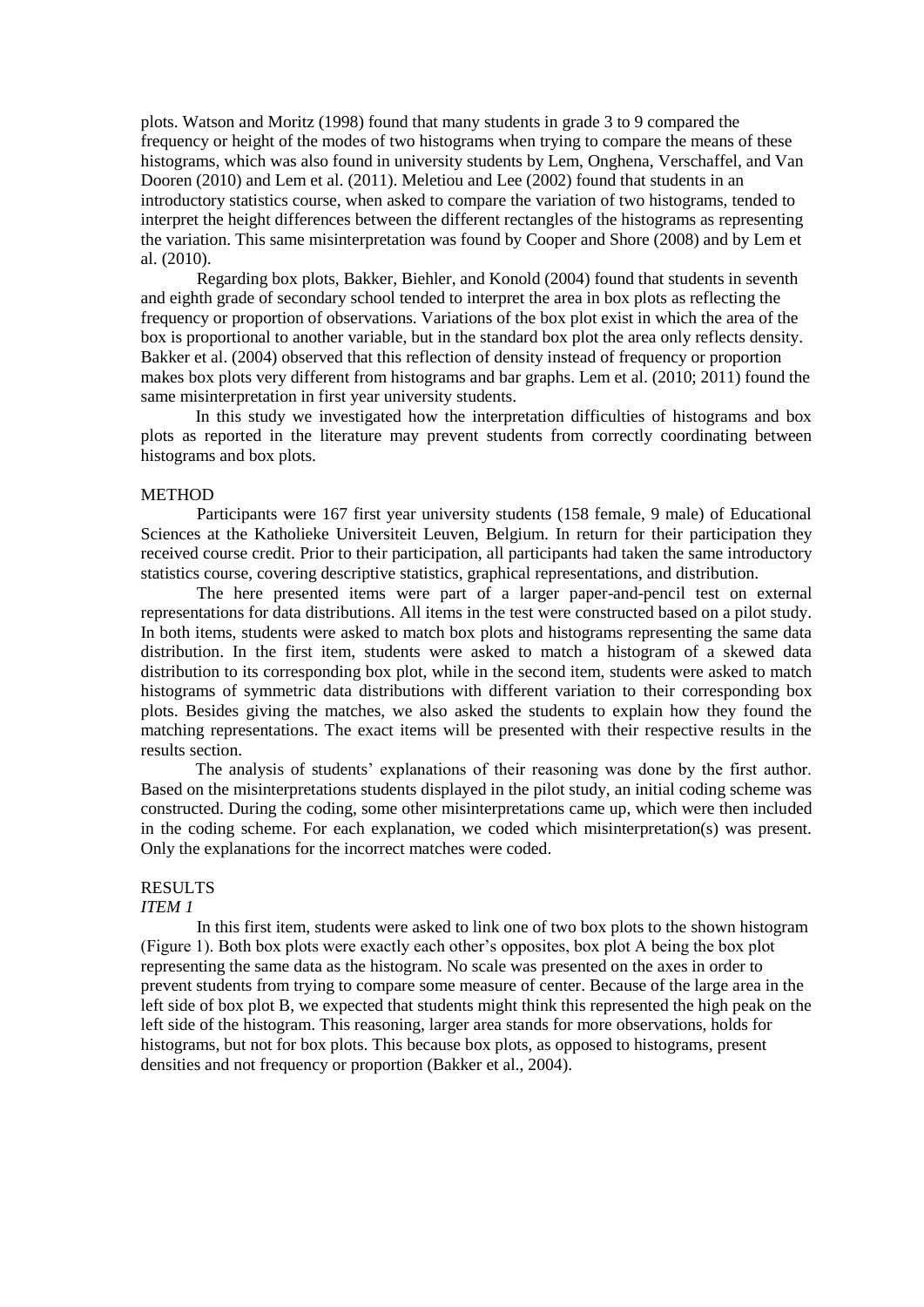

*Figure 1.* Item 1

This item was solved quite well, as 81% of the students provided the correct match. Of the 19% students not providing the correct match, 48% did not provide an explanation for their response, indicating that they guessed, or provided a very unclear explanation that we were not able to understand and categorize. Furthermore, 31% of these students explained, as we expected, how there were more observations represented in the left part of the box in box plot B, with the largest area, than in the right part. Finally, 21% of the students indicated that the median should be more to the right of the distribution, indicating they were not able to estimate the value of the median correctly, either due to a misinterpretation of the histogram or due to a misunderstanding of the concept of the median.

Students' explanations for their correct matches suggest they often looked at the right whisker of box plot A, comparing it with the long tail of the histogram. In the second item, however, the tail could not cue the students towards the correct match in this way.

#### *ITEM 2*

In item 2, we asked students to match two symmetrical box plots with different variation to two histograms. Box plot A represents the same data as histogram C, a unimodal symmetrical distribution. Box plot B and histogram D also represent the same data, which forms a bimodal symmetrical distribution. The variation in box plot B and histogram D is higher than the variation in box plot A and histogram C. On first sight, it might look like the short whiskers in box plot B, represent the low bars on the extremes of histogram C, as a larger area could be associated with a larger number of observations. The small rectangles in box plot A, might look like representing the lower bars in the middle of histogram D. However, because box plots represent density and not frequency or proportion, this reasoning is not valid.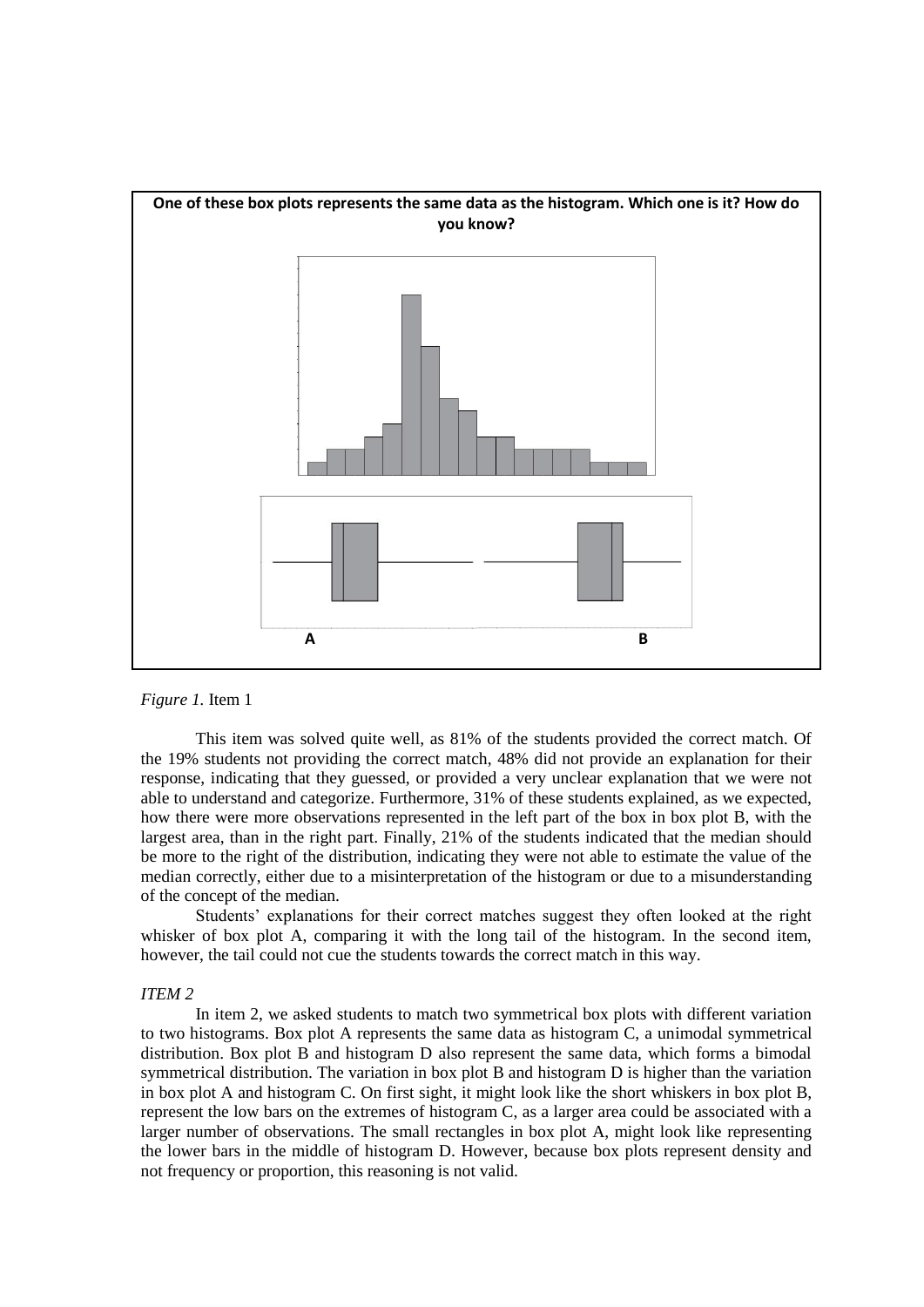

*Figure 2***.** Item 2

As only 58% of the students provided the correct solution, this item was more difficult than Item 1. Of the 42% students not providing the correct matches, 52% stated that they guessed, did not provide any explanation, or gave an unclear explanation. Furthermore, 46% of these students stated in their explanation that the larger area in the box plot represented a larger amount of observations in that interval. Finally, 1 student explicitly stated that Q1 was the lowest observed value and Q3 the highest observed value, neglecting about half of the data.

### **DISCUSSION**

In this study we investigated which misinterpretations prevented students from making the correct matches between histograms and box plots. By asking students to match histograms and box plots representing the same data distributions and having them explain their answers, we were able to observe how students' misinterpretations prevented them from matching histograms and box plots representing the same data distribution.

First, students interpreted the area of the box plot as representing frequency or proportion of observations: a larger area reflects more observations than a smaller area. This result is in accordance with the observation of Bakker et al. (2004) and the results of Lem et al. (2010, 2011). This misinterpretation led students to make incorrect matches as they incorrectly assumed specific parts of the box plot to represent many observations, matching the box plot to a histogram with high bars in that specific interval. Second, one student explicitly stated that Q1 was the lowest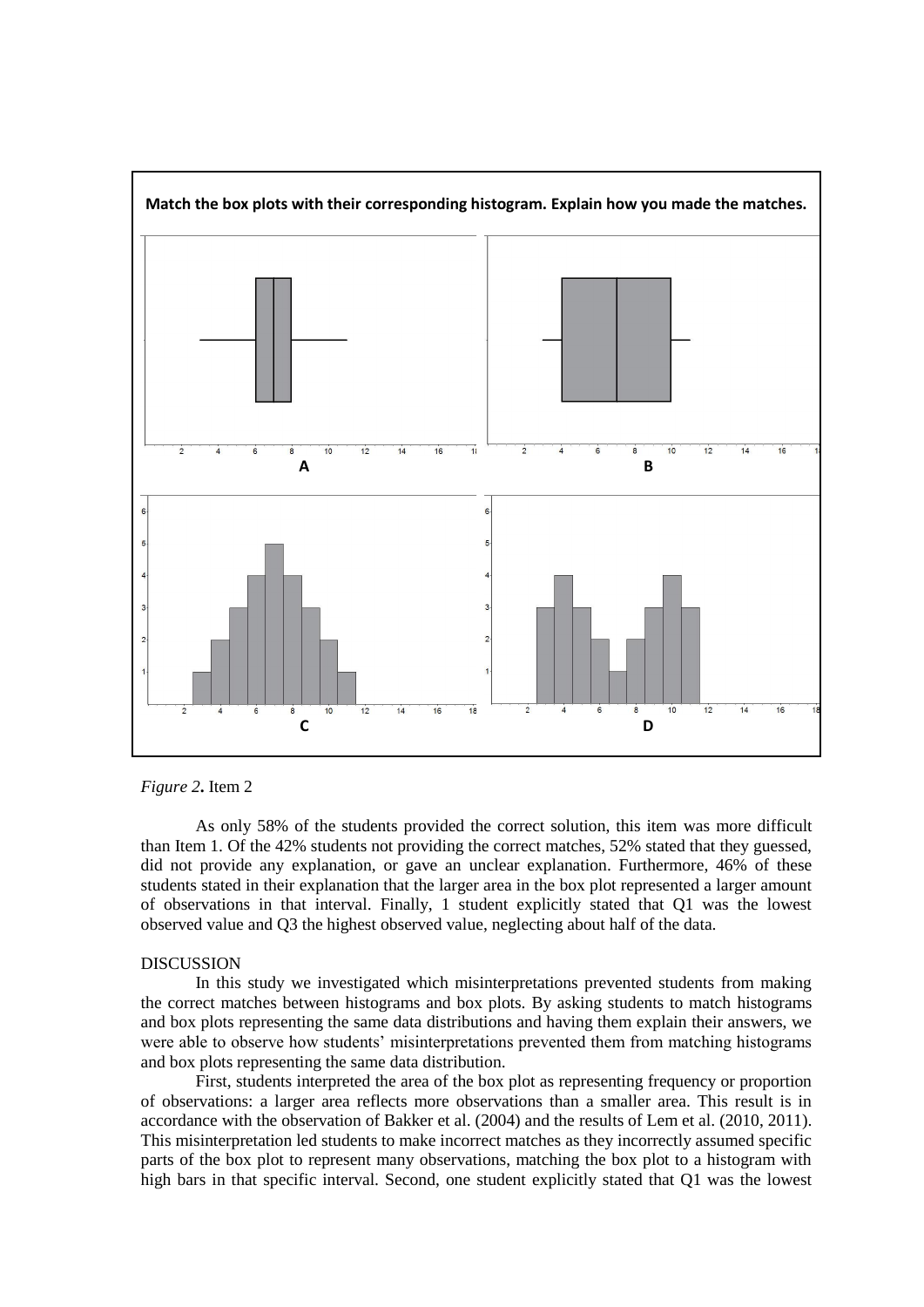observed value represented in the box plot. It is not unlikely more students thought this, but our items were not constructed to test for this misinterpretation. A previous study (Lem, et al., 2011) even showed that almost one fifth of the students misinterpreted the box plot in this way. This misinterpretation leads to confusion as the minimum of the box plot and the histograms seem to be different, leading students possibly to incorrect matches or guessing. Finally, some students were not able to estimate the median of a distribution using the histogram. This might either be due to a misinterpretation of the histogram itself, or due to a misunderstanding of the concept of median. Again, this lead to incorrect matches as students often tried to find the matching box plot, in which they could read off the median, by estimating the median in the histogram.

Various interesting research questions are still to be answered. First, it would be interesting to gain a more in-depth insight into students' reasoning, for instance by interviewing students while solving problems and asking them to think aloud. Second, it would be interesting to see which other misinterpretations occur in students and whether students at different educational levels and fields of study show these misinterpretations to the same extent. Similar studies could be done in other areas of statistics education, like probability and hypothesis testing, but also in various other domains, like mathematics and science education. Finally, the role of representations seems somewhat underestimated in statistics education. When studying students' understanding of a specific statistical concept, this understanding must usually be studied by using external representations. Hence, it is often unclear whether students misinterpret the representation or misunderstand the underlying statistical concept, which is something that must be clarified in order to get a better understanding of students' reasoning.

With regard to education, we can say that, before students are confronted with both histograms and box plots to solve a certain task, it is important that they are able to correctly interpret each of these representations separately. On the other hand, however, the use of both representations together might be a fruitful way of letting students understand the merits and pitfalls of both representations, giving them a chance to construct a more coherent understanding of both representations. Furthermore, an insufficient understanding of histograms and box plots might hinder the learning of other subjects, such as the incorrect interpretation of one of these representations presenting a certain phenomenon, might cause a misunderstanding of this phenomenon.

Concluding, we can state that the interpretation of histograms and box plots is not as straightforward as is often assumed. Histograms and box plots are not only used in all levels of statistics education, students are also assumed to understand them in other courses, just like researchers and other professionals need to be able to use and interpret them as part of their job. Even the wider public is increasingly frequently confronted with these representations. The American Psychological Association even recommended the use of box plots in scientific publications (Wilkinson & The task force on statistical inference, 1999). Our study shows that a better understanding of histograms and box plots is needed.

# ACKNOWLEDGMENTS

Stephanie Lem holds a PhD fellowship of the Research Foundation - Flanders (FWO).This research was partially supported by Grant GOA 2006/01 "Developing adaptive expertise in mathematics education" from the Research Fund K.U.Leuven, Belgium.